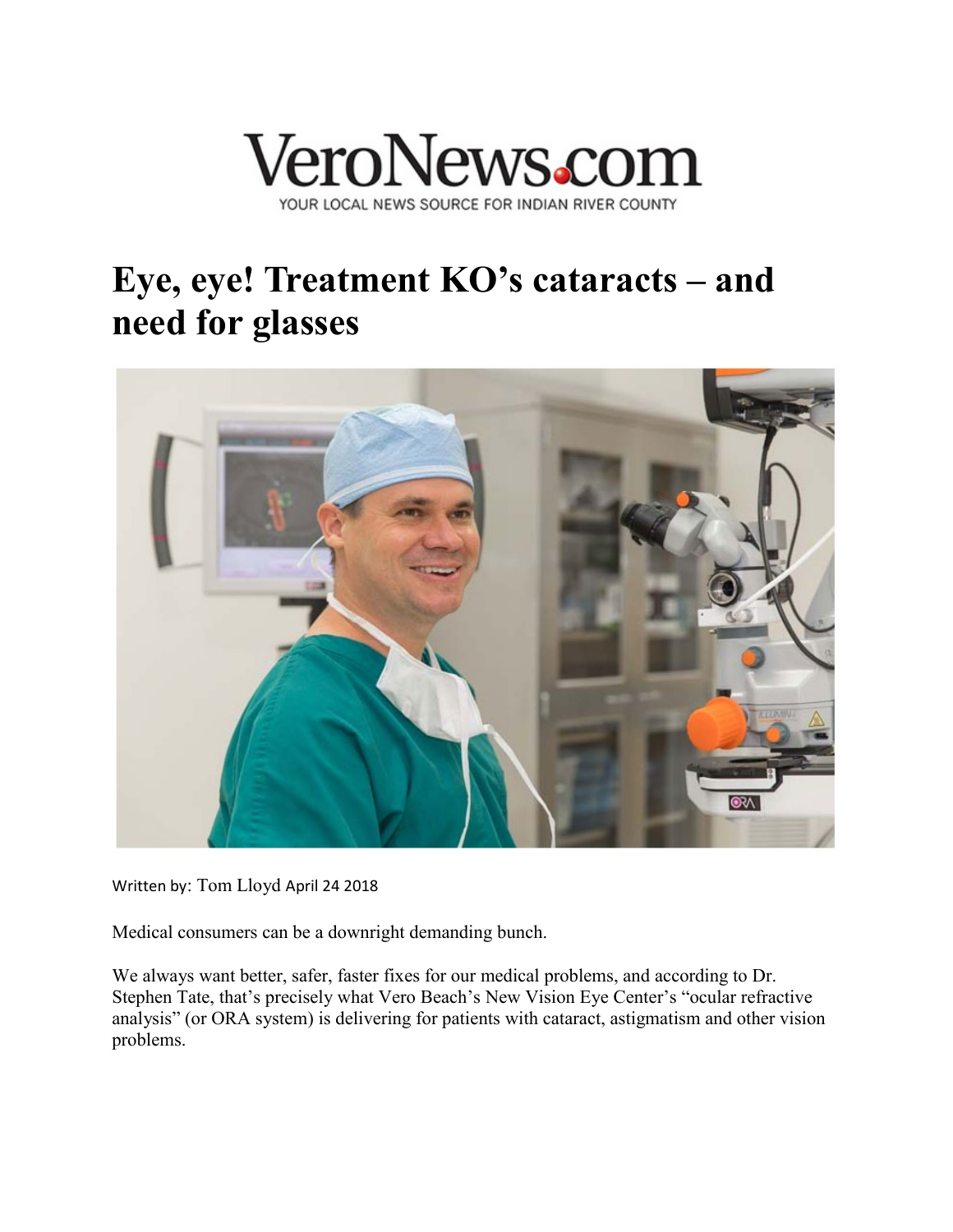According to Tate, a large number of today's cataract patients not only want their cataract removed, they also want to be "glasses-free" afterward and, he says, it's here that the ORA system really shines.

"It's not 100 percent [glasses-free] but well into the mid-90s," says a smiling Tate, while adding, "we've been very happy with it."

Indeed, New Vision has already treated close to 500 patients using this new system in just seven months.

"Dr. [Paul] Minotty and I have both been so pleased with it, we actually got a second system," says Tate. "The demand for it has been so high we have a system in each of our operating rooms now."

Of course, technology such as the ORA system doesn't happen overnight.

Cataract surgery is actually one of the oldest medical procedures known. Its use has been documented as early as the 5th century B.C. – though if you're squeamish, reading up on the details of how the procedure was performed in the era of the Persian and Peloponnesian wars might not be for you.

Today, "cataracts affect more than 24.4 million Americans age 40 and older, and by age 75, approximately half of all Americans have cataracts," according to the American Academy of Ophthalmology.

The National Eye Institute at NIH reports that "the number of people in the U.S. with cataracts is expected to double to about 50 million" by 2050.

So just what are cataracts and astigmatisms?

"Cataract," explains Tate, "is just a clouding of the lens inside the eye; right behind the colored part of the eye – the iris – there's a lens, and that lens that you have doesn't 'turn over' throughout your life like, say, your skin, where old skin dies and new skin cells grow. The lens of the eye isn't like that. The lens that you're born with stays there. By the time that you're 60, 70 or 80 years old, the lens in your eye is 60, 70, 80 years old.

"It starts to get hazy and cloudy and typically will get a bit yellowish and brown over time. Eventually it gets cloudy enough that it starts to affect the vision."

"Astigmatism," Tate continues, "is also extremely common. Almost everybody has some astigmatism."

The American Optometric Association backs up Tate's claim, saying "most people have some degree of astigmatism," and puts the blame largely on "an irregularly shaped cornea or lens that prevents light from focusing properly on the retina, the light-sensitive surface at the back of the eye."